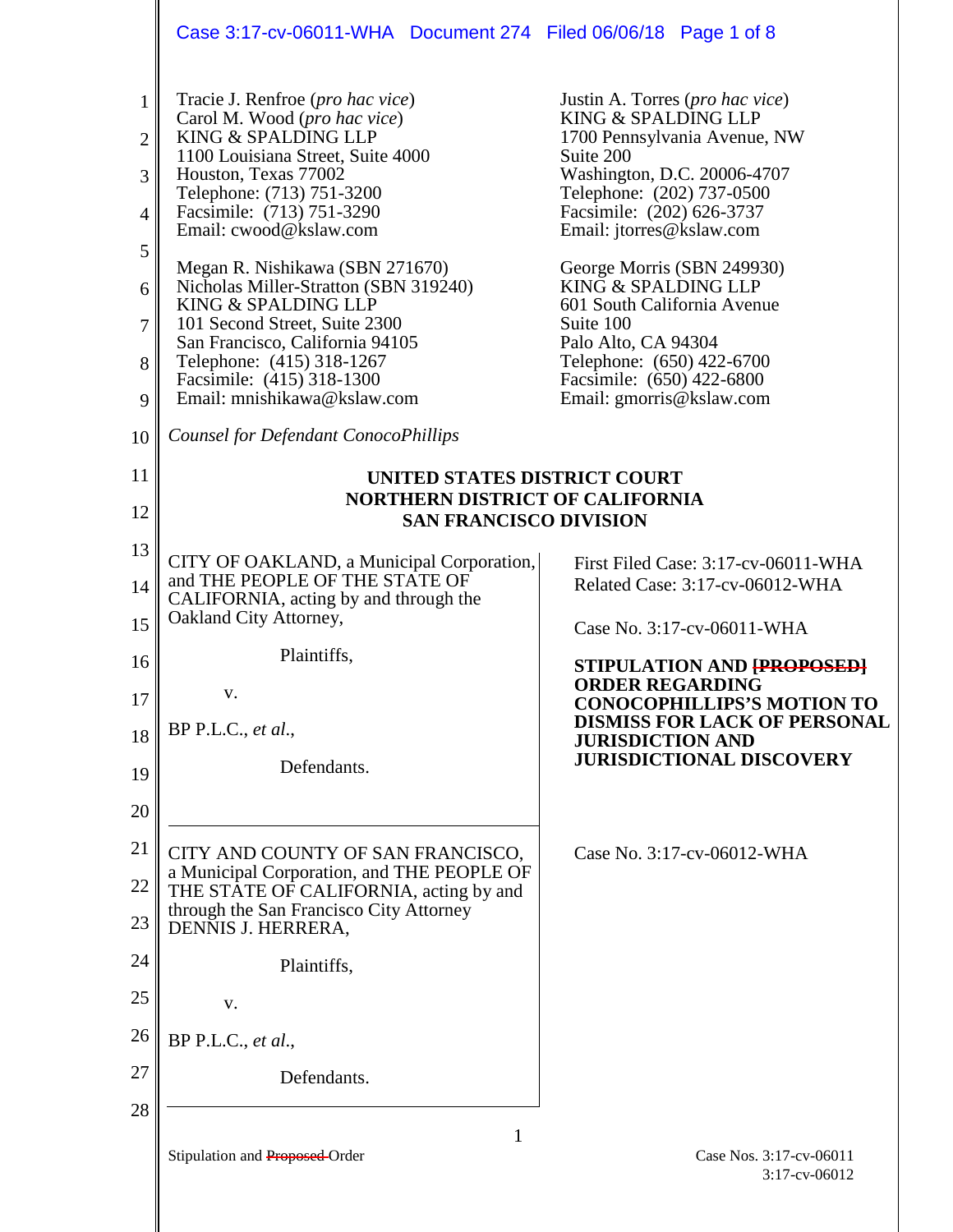1 2 3 4 WHEREAS, on April 19, 2018, all Defendants in the above-styled cases filed a motion to dismiss pursuant to Federal Rule of Civil Procedure 12(b)(6), while some Defendants—including ConocoPhillips—filed a separate motion to dismiss pursuant to Federal Rule of Civil Procedure  $12(b)(2)$ ;

5 6 7 8 9 10 11 WHEREAS, ConocoPhillips's Rule 12(b)(2) motion to dismiss asserted three distinct grounds for dismissal: failure to adequately plead that ConocoPhillips's subsidiaries were its agents, such that their California contacts could be attributed to ConocoPhillips ("Corporate Separateness Argument"); failure to adequately plead that alleged in-forum activities were a "but-for" cause of Plaintiffs' alleged injury ("But-For Argument"); and that the exercise of personal jurisdiction over ConocoPhillips was unreasonable under the circumstances ("Unreasonableness Argument");

12 13 14 WHEREAS, ConocoPhillips also submitted a sworn declaration by Christopher J. Dodson ("Dodson Declaration") to support its Corporate Separateness Argument and Unreasonableness Argument;

15 16 17 18 WHEREAS, Plaintiffs opposed the Rule 12(b)(2) motion by a brief filed May 3, 2018; ConocoPhillips filed a reply on May 10, 2018; and the Court heard oral argument on ConocoPhillips's Rule 12(b)(2) motion, as well as Defendants' Rule 12(b)(6) motion, on May 24, 2018;

19 20 21 22 WHEREAS, at the conclusion of the May 24 hearing, the Court stated that it would delay a ruling on the Rule 12(b)(6) motion until Defendants' jurisdictional defenses were resolved and that it would allow jurisdictional discovery by Plaintiffs and by personal jurisdiction Defendants, *see* May 24 Hearing Tr. at 102:18-103:5;

23 24 25 26 WHEREAS, on May 25, 2018, the Court ordered, *inter alia*, that Plaintiffs be afforded approximately 60 days of jurisdictional discovery and set an August 9, 2018 deadline for Plaintiffs to file supplemental opposition briefing and an August 16, 2018 deadline for ConocoPhillips to reply;

27 28 WHEREAS, it is in the interests of all parties to speed a resolution of the Rule  $12(b)(6)$ motion;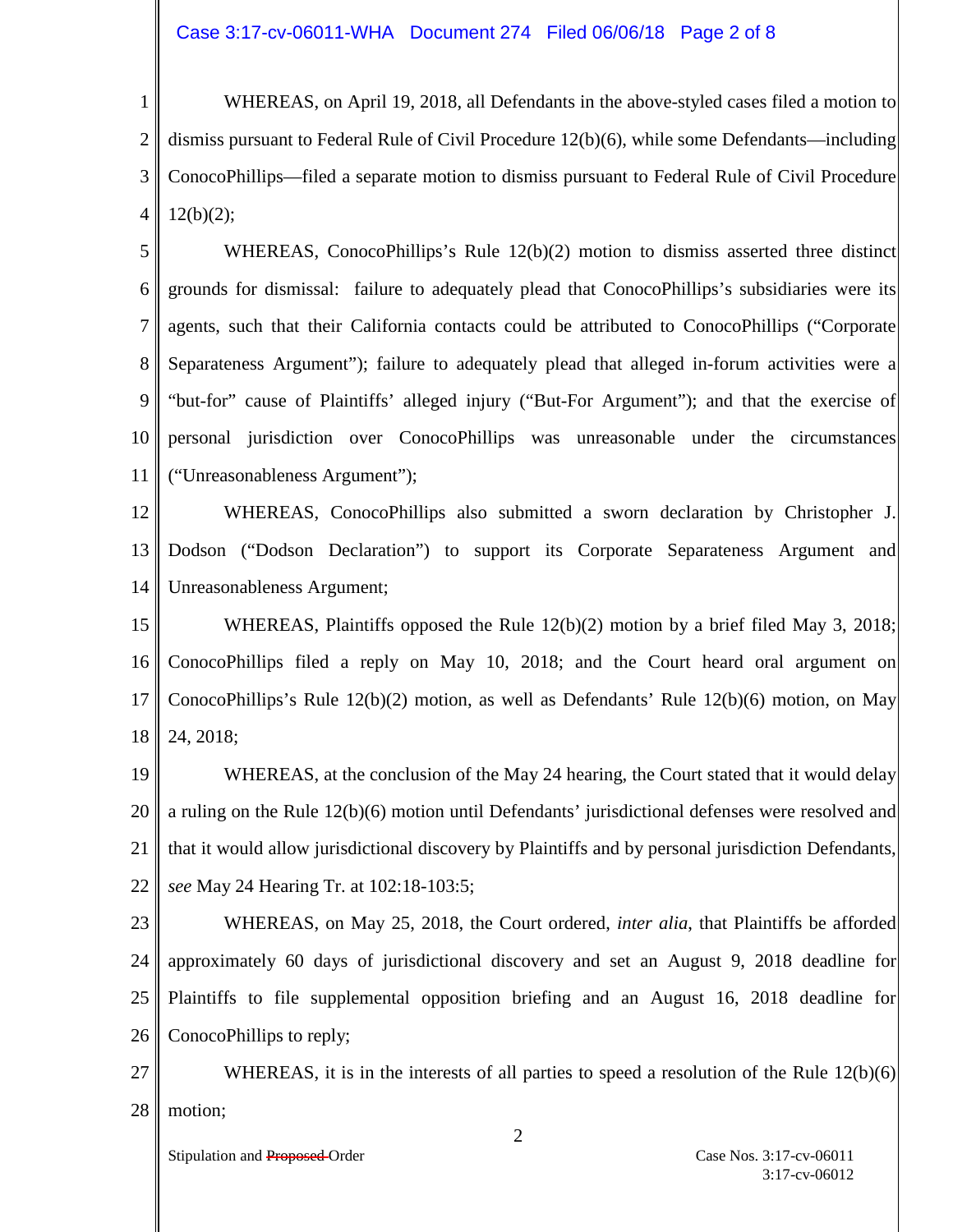## Case 3:17-cv-06011-WHA Document 274 Filed 06/06/18 Page 3 of 8

1 2 3 4 5 6 WHEREAS, while ConocoPhillips does not believe it has sufficient contacts with California for general or specific personal jurisdiction, due to ConocoPhillips' interest in the Court reaching the merits arguments in Defendants Rule 12(b)(6) motion and to avoid the burden and expense of jurisdictional discovery in this case, ConocoPhillips is willing to withdraw its Corporate Separateness Argument and Unreasonableness Argument for the limited purpose of this particular case;

7 8 9 10 11 12 WHEREAS, while Plaintiffs believe this Court has minimum contacts with California sufficient to support specific jurisdiction over ConocoPhillips and contested ConocoPhillips's motion to dismiss for that reason, they likewise are interested in the Court reaching the merits arguments in Defendants' Rule 12(b)(6) motion, and therefore support the final resolution of the Corporate Separateness Argument and Unreasonableness Argument by stipulation and without the need for further Court involvement.

- 13 14 NOW THEREFORE, the parties HEREBY STIPULATE AND AGREE, subject to the approval and order of the Court, as follows:
- 15 16 17 18 19 20 21 22 1. ConocoPhillips withdraws its motion for dismissal pursuant to Federal Rule of Civil Procedure 12(b)(2), to the extent that motion asserts a Corporate Separateness Argument and an Unreasonableness Argument. Specifically, ConocoPhillips withdraws Argument Sections II.A and II.C of its opening brief and Argument Sections I.A and I.C of its reply, as well as the Dodson Declaration, and any other sections or factual averments in its briefing that rely upon the Dodson Declaration or upon the Corporate Separateness Argument or the Unreasonableness Argument. However, ConocoPhillips specifically reserves and does not withdraw its But-For Argument.
- 23 24 25 26 2. Plaintiffs will forgo any jurisdictional discovery against ConocoPhillips in relation to or pursuant to the Court's May 25, 2018 order and May 24 hearing; likewise ConocoPhillips will forgo any jurisdictional discovery against Plaintiffs in relation to or pursuant to the Court's May 24 hearing.
- 27 28 3. In light of this stipulation, there is no need for further jurisdictional discovery or briefing as relates to ConocoPhillips.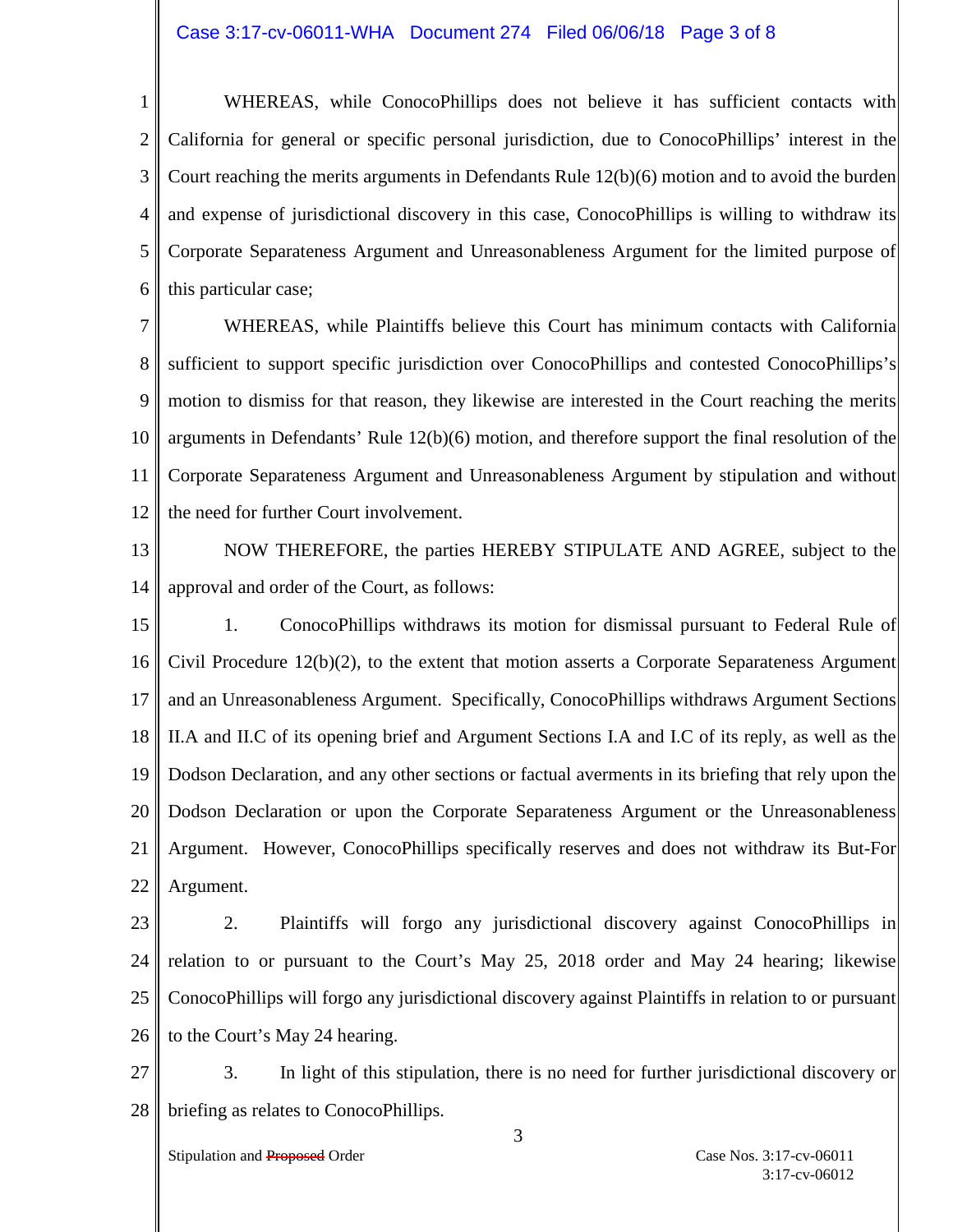## Case 3:17-cv-06011-WHA Document 274 Filed 06/06/18 Page 4 of 8

| 1              | This stipulation does not operate as a waiver of personal jurisdiction in any other<br>4.           |
|----------------|-----------------------------------------------------------------------------------------------------|
|                |                                                                                                     |
| $\overline{2}$ | litigation that has been or will be brought by any other plaintiff against ConocoPhillips, in any   |
| 3              | forum; nor does it constitute a concession that ConocoPhillips Company or any indirect              |
| $\overline{4}$ | subsidiary of ConocoPhillips is or has been the agent of ConocoPhillips for any purpose.            |
| 5              | 5.<br>This agreement does not affect the rights of either party to assert any other                 |
| 6              | argument, claim, or defense in these cases, to the extent permitted by state or federal law, the    |
| 7              | Federal Rules of Civil Procedure, or the Federal Rules of Evidence.                                 |
| 8              | This agreement does not affect the rights of either party to seek appeal from, fees<br>6.           |
| 9              | or costs for, or any other right or remedy relating to the Rule $12(b)(6)$ motion currently pending |
| 10             | in these cases in this Court.                                                                       |
| 11             |                                                                                                     |
| 12             | IT IS SO STIPULATED.                                                                                |
| 13             |                                                                                                     |
| 14             |                                                                                                     |
| 15             |                                                                                                     |
| 16             |                                                                                                     |
| 17             |                                                                                                     |
| 18             |                                                                                                     |
| 19             |                                                                                                     |
| 20             |                                                                                                     |
| 21             |                                                                                                     |
| 22             |                                                                                                     |
| 23             |                                                                                                     |
| 24             |                                                                                                     |
|                |                                                                                                     |
| 25             |                                                                                                     |
| 26             |                                                                                                     |
| 27             |                                                                                                     |
| 28             | $\overline{4}$                                                                                      |
|                | Case Nos. 3:17-cv-06011<br>Stipulation and Proposed Order<br>3:17-cv-06012                          |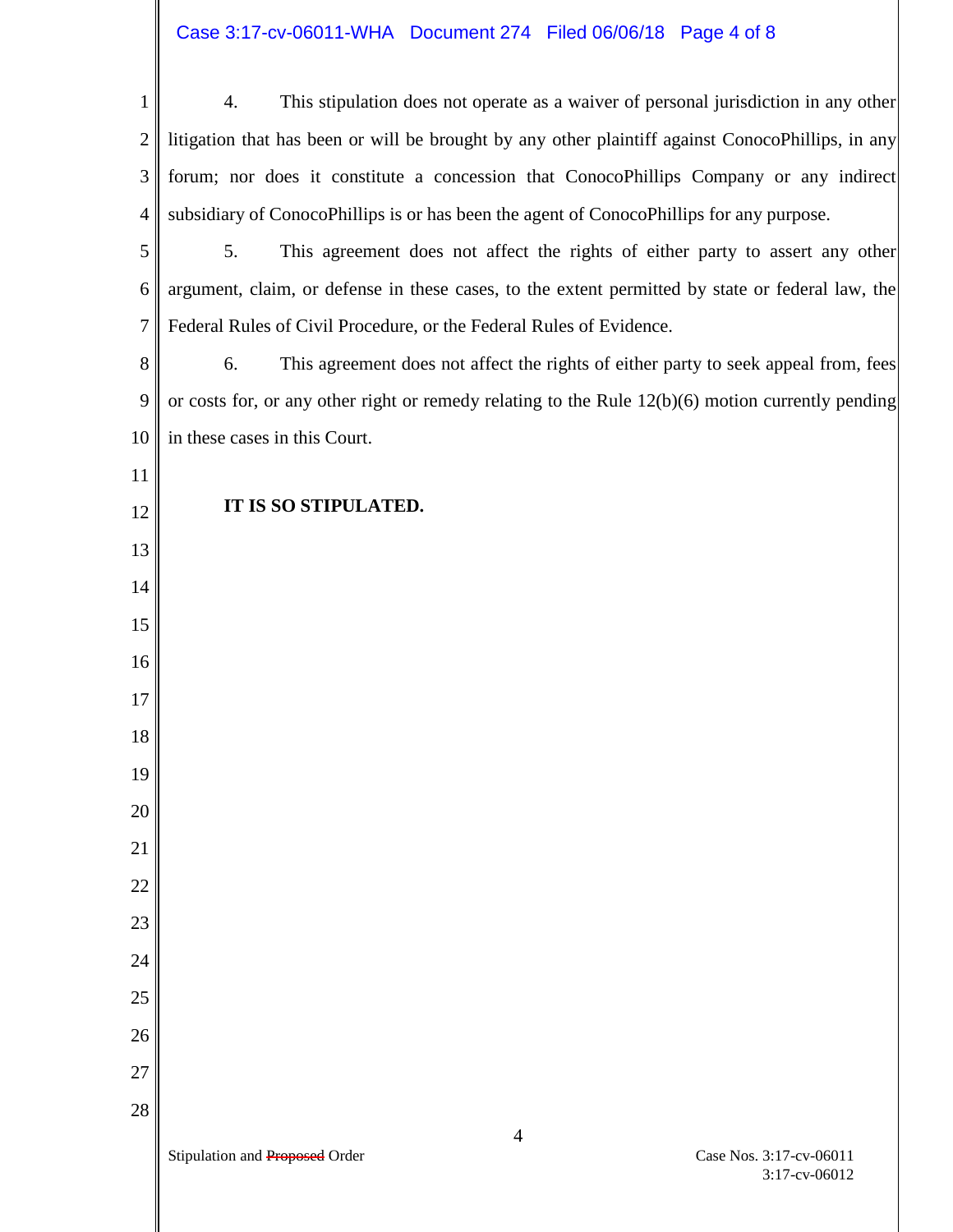|                |                                | Case 3:17-cv-06011-WHA Document 274 Filed 06/06/18 Page 5 of 8           |
|----------------|--------------------------------|--------------------------------------------------------------------------|
| 1              | Dated: June 5, 2018            | Respectfully submitted,                                                  |
|                |                                | By: /s/ George Morris                                                    |
| $\overline{c}$ |                                | Tracie J. Renfroe (pro hac vice)                                         |
| 3              |                                | Carol M. Wood (pro hac vice)<br>KING & SPALDING LLP                      |
| 4              |                                | 1100 Louisiana, Suite 4000<br>Houston, TX 77002                          |
| 5              |                                | Telephone: (713) 751-3200                                                |
| 6              |                                | Facsimile: (713) 751-3290<br>Email: cwood@kslaw.com                      |
| 7              |                                |                                                                          |
| 8              |                                | Justin A. Torres (pro hac vice)<br>KING & SPALDING LLP                   |
|                |                                | 1700 Pennsylvania Avenue, NW, Suite 200                                  |
| 9              |                                | Washington, D.C. 20006<br>Telephone: (202) 626-2959                      |
| 10             |                                | Facsimile: (202) 626-3737<br>Email: jtorres@kslaw.com                    |
| 11             |                                |                                                                          |
| 12             |                                | Megan R. Nishikawa (SBN 271670)<br>Nicholas Miller-Stratton (SBN 319240) |
| 13             |                                | KING & SPALDING LLP                                                      |
| 14             |                                | 101 Second Street, Suite 2300<br>San Francisco, CA 94105                 |
|                |                                | Telephone: (415) 318-1267                                                |
| 15             |                                | Facsimile: (415) 318-1300<br>Email: mnishikawa@kslaw.com                 |
| 16             |                                | George Morris (SBN 249930)                                               |
| 17             |                                | KING & SPALDING LLP<br>601 South California Avenue, Suite 100            |
| 18             |                                | Palo Alto, CA 94304                                                      |
| 19             |                                | Telephone: (650) 422-6700<br>Facsimile: (650) 422-6800                   |
| 20             |                                | Email: gmorris@kslaw.com                                                 |
| 21             |                                | Counsel for Defendant ConocoPhillips                                     |
| 22             |                                |                                                                          |
|                |                                |                                                                          |
| 23             |                                |                                                                          |
| 24             |                                |                                                                          |
| 25             |                                |                                                                          |
| 26             |                                |                                                                          |
| 27             |                                |                                                                          |
| 28             |                                |                                                                          |
|                |                                | 5                                                                        |
|                | Stipulation and Proposed-Order | Case Nos. 3:17-cv-06011                                                  |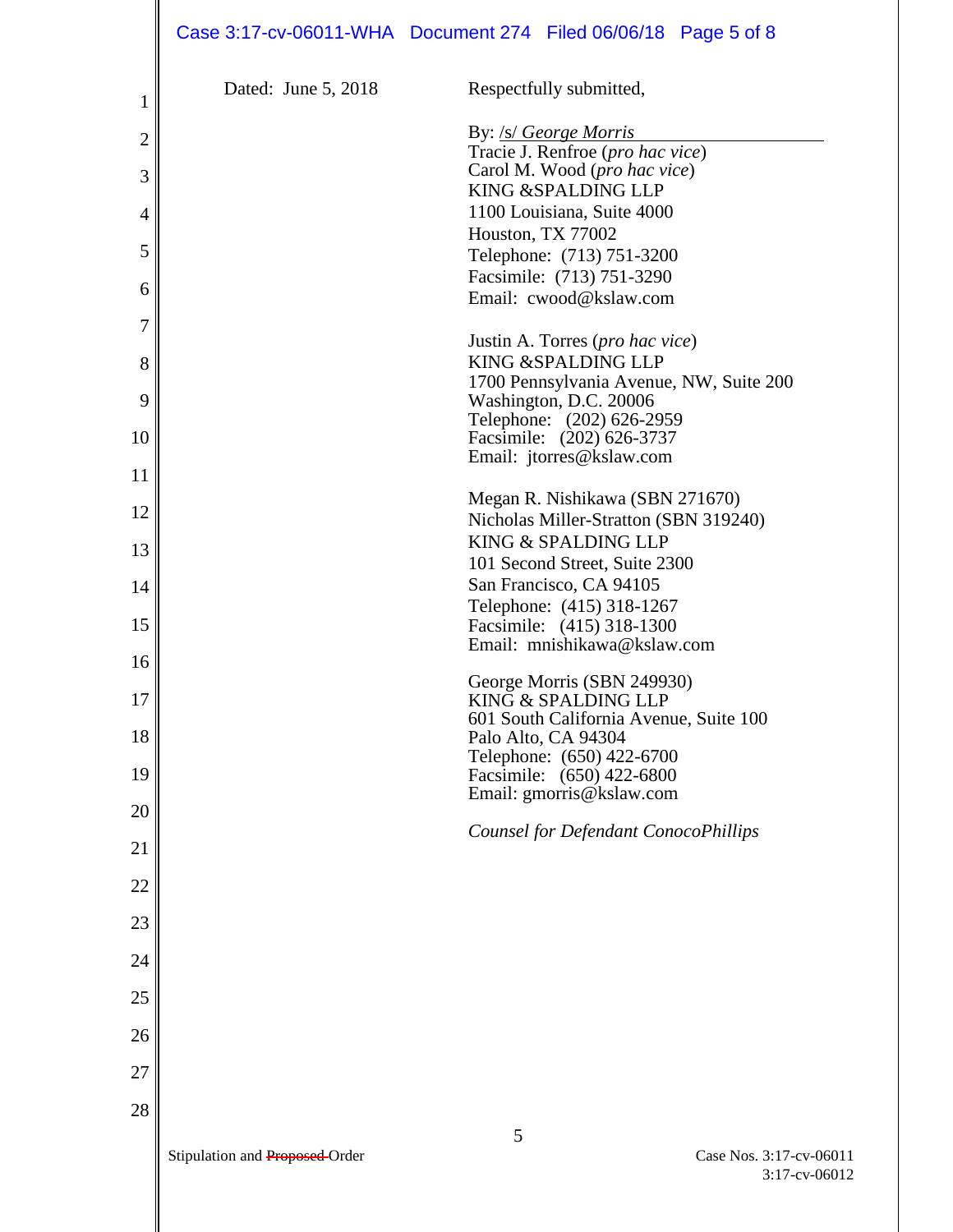|    | Case 3:17-cv-06011-WHA  Document 274  Filed 06/06/18  Page 6 of 8                         |
|----|-------------------------------------------------------------------------------------------|
|    | ** /s/ Matthew D. Goldberg                                                                |
|    | DENNIS J. HERRERA, State Bar #139669<br><b>City Attorney</b>                              |
| 2  | RONALD P. FLYNN, State Bar #184186<br><b>Chief Deputy City Attorney</b>                   |
| 3  | YVONNE R. MERÉ, State Bar #173594<br>Chief of Complex and Affirmative Litigation          |
| 4  | ROBB W. KAPLA, State Bar #238896                                                          |
| 5  | Deputy City Attorney<br>MATTHEW D. GOLDBERG, State Bar #240776                            |
| 6  | Deputy City Attorney<br>City Hall, Room 234                                               |
| 7  | 1 Dr. Carlton B. Goodlett Place<br>San Francisco, California 94102-4602                   |
| 8  | Tel.: (415) 554-4748<br>Fax.: (415) 554-4715                                              |
| 9  | Email: matthew.goldberg@sfcityatty.org                                                    |
| 10 | <b>Attorneys for Plaintiffs</b><br>CITY AND COUNTY OF SAN FRANCISCO and                   |
| 11 | PEOPLE OF THE STATE OF CALIFORNIA,<br>acting by and through San Francisco City Attorney   |
| 12 | DENNIS J. HERRERA                                                                         |
| 13 | ** Pursuant to Civ. L.R. $5-1(i)(3)$ , the<br>electronic filer has obtained approval from |
| 14 | this signatory.                                                                           |
| 15 | ** /s/ Erin Bernstein                                                                     |
| 16 | BARBARA J. PARKER (State Bar #069722)<br><b>City Attorney</b>                             |
| 17 | MARIA BEE (State Bar #167716)<br><b>Special Counsel</b>                                   |
| 18 | ERIN BERNSTEIN (State Bar #231539)<br><b>Supervising Deputy City Attorney</b>             |
| 19 | MALIA MCPHERSON (State Bar #313918)<br>Attorney                                           |
| 20 | One Frank H. Ogawa Plaza, 6th Floor<br>Oakland, California                                |
| 21 | Tel.: (510) 238-3601<br>Fax: (510) 238-6500                                               |
|    | Email: ebernstein@oaklandcityattorney.org                                                 |
| 22 | <b>Attorneys for Plaintiffs</b><br><b>CITY OF OAKLAND and</b>                             |
| 23 | PEOPLE OF THE STATE OF CALIFORNIA,<br>acting by and through Oakland City Attorney         |
| 24 | <b>BARBARA J. PARKER</b>                                                                  |
| 25 | ** Pursuant to Civ. L.R. $5-1(i)(3)$ , the<br>electronic filer has obtained approval from |
| 26 | this signatory.                                                                           |
| 27 |                                                                                           |
| 28 | 6                                                                                         |
|    | Stipulation and Proposed Order<br>Case Nos. 3:17-cv-06011                                 |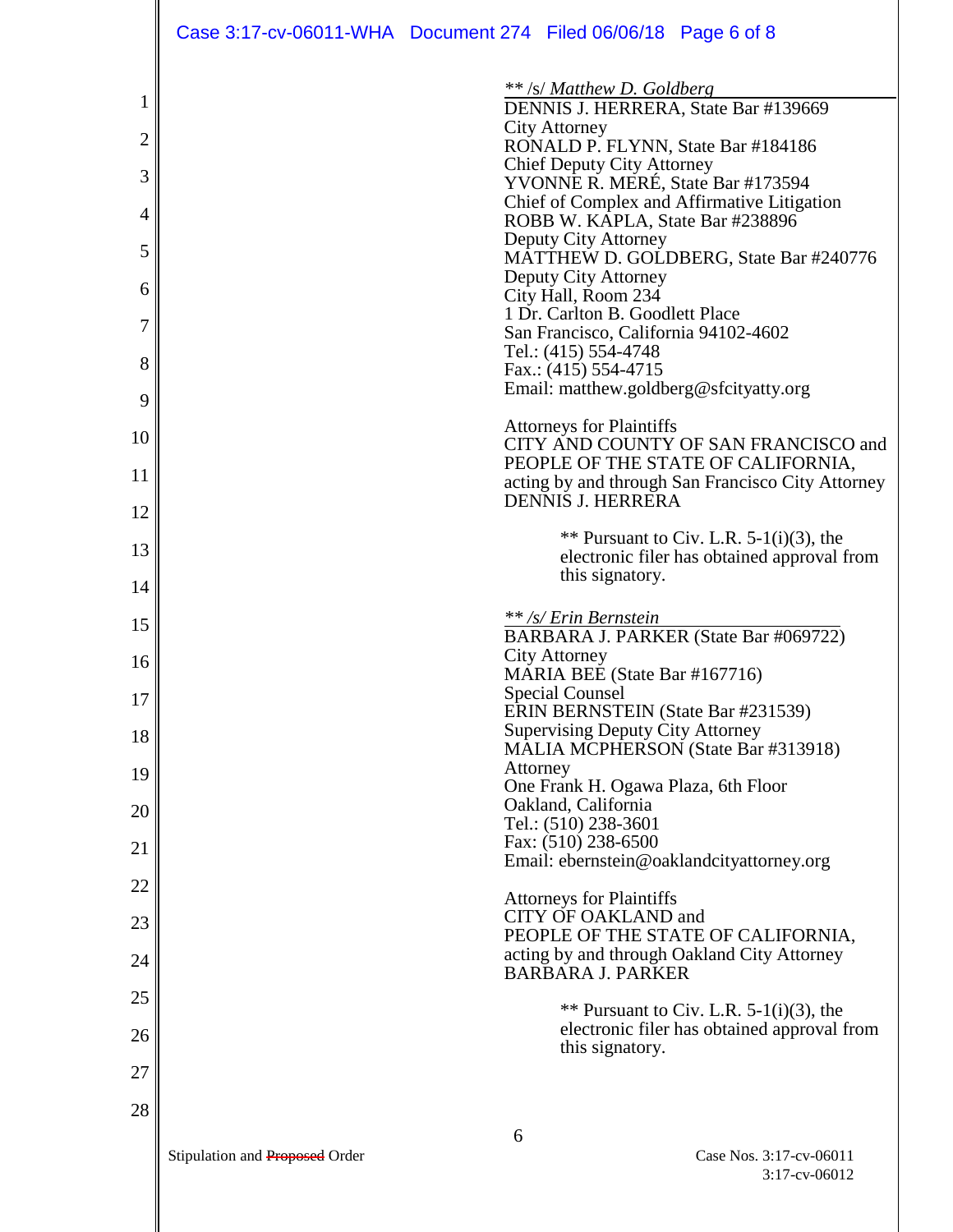|                     |                                | Case 3:17-cv-06011-WHA Document 274 Filed 06/06/18 Page 7 of 8                                                |
|---------------------|--------------------------------|---------------------------------------------------------------------------------------------------------------|
| 1<br>$\overline{c}$ |                                | /s/ Steve W. Berman<br>STEVE W. BERMAN (pro hac vice)<br>steve@hbsslaw.com<br>HAGENS BERMAN SOBOL SHAPIRO LLP |
| 3                   |                                | 1918 Eighth Ave. Suite 3300                                                                                   |
| 4                   |                                | Seattle, Washington 98101<br>Tel.: (206) 623-7292<br>Fax: (206) 623-0594                                      |
| 5                   |                                | SHANA E. SCARLETT (State Bar #217895)                                                                         |
| 6                   |                                | HAGENS BERMAN SOBOL SHAPIRO LLP<br>715 Hearst Avenue, Suite 202                                               |
| 7                   |                                | Berkeley, California 94710<br>shanas@hbsslaw.com                                                              |
| 8                   |                                | Tel.: (510) 725-3000<br>Fax: (510) 725-3001                                                                   |
| 9                   |                                | MATTHEW F. PAWA (pro hac vice)<br>mattp@hbsslaw.com                                                           |
| 10                  |                                | BENJAMIN A. KRASS (pro hac vice)<br>benk@hbsslaw.com                                                          |
| 11                  |                                | HAGENS BERMAN SOBOL SHAPIRO LLP<br>1280 Centre Street, Suite 230                                              |
| 12                  |                                | Newton Centre, Massachusetts 02459<br>Tel.: (617) 641-9550                                                    |
| 13                  |                                | Fax: (617) 641-9551                                                                                           |
| 14                  |                                | Of Counsel Attorneys for Plaintiffs                                                                           |
| 15                  |                                |                                                                                                               |
| 16<br>17            |                                |                                                                                                               |
| 18                  |                                |                                                                                                               |
| 19                  |                                |                                                                                                               |
| 20                  |                                |                                                                                                               |
| 21                  |                                |                                                                                                               |
| 22                  |                                |                                                                                                               |
| 23                  |                                |                                                                                                               |
| 24                  |                                |                                                                                                               |
| 25                  |                                |                                                                                                               |
| 26                  |                                |                                                                                                               |
| 27                  |                                |                                                                                                               |
| 28                  |                                |                                                                                                               |
|                     | Stipulation and Proposed Order | 7<br>Case Nos. 3:17-cv-06011<br>3:17-cv-06012                                                                 |